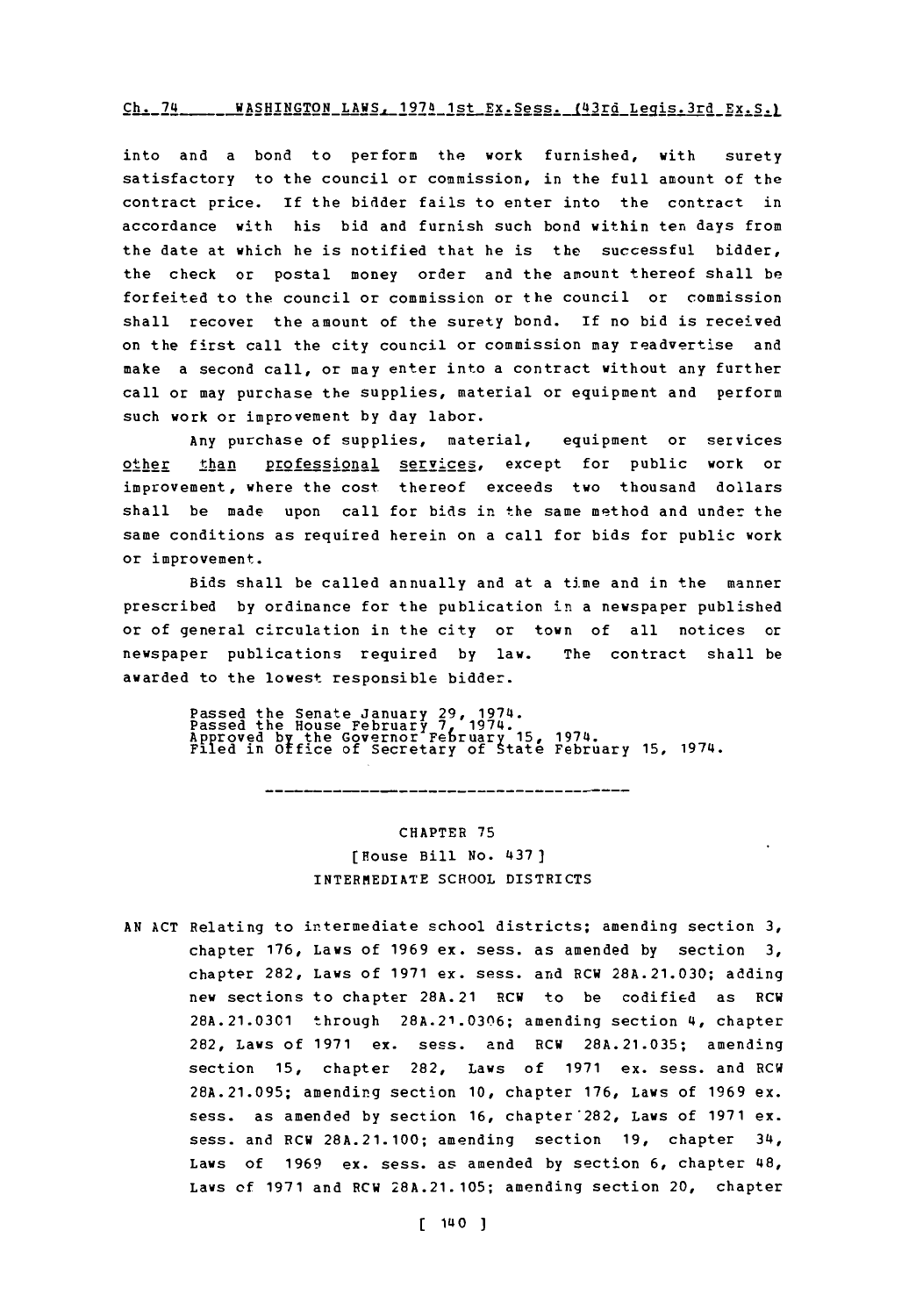**34,** Laws of **1969** ex. sess. as amended **by** section **7,** chapter 48, Laws of **1971** and RCW **28A.21.106;** amending section **11,** chapter **176,** Laws of **1969** ex. mess, as last amended **by** section **1,** chapter **3,** Laws of **1972** 1st ex. sess. and RCW **28A.21.110;** adding new sections to chapter **28A.21** RCW to be codified as RCW **28A.21.111** through **28A.21.113;** amending section 12, chapter **176,** Laws of **1969** ex. mess, as amended **by** section **18,** chapter **282,** Laws of **1971** ex. mess, and RCW **28A.21.120;** amending section **18,** chapter **176,** Laws of **1969** ex. sess. as amended by section 24, chapter 282, Laws of 1971 ex. sess. and RCW **28A.21.180;** creating new sections; repealing section 43, chapter **282,** Laws of **1971** ex. sess. and RCW **28A.21.145;** repealing section 25, chapter 282, Laws of 1971 ex. sess. and RCW **28A.21.185;** and repealing section 20, chapter **176,** Laws of **1969** ex. mess., section **27,** chapter **282,** Laws of **1971** ex. mess. and RCW **28A.21.190.**

BE IT **ENACTED** BY THE **LEGISLATURE** OF THE **STATE** OF **WASHINGTON:**

Section 1. Section 3, chapter 176, Laws of 1969 ex. sess. as amended by section 3, chapter 282, Laws of 1971 ex. sess. and RCW **28A.21.030** are each amended to read as follows:

Except as otherwise provided in this section, in each intermediate school district there shall be an intermediate school district board consisting of seven members elected **by** the voters of the intermediate school district, one from each of seven intermediate school district board-member districts. Board-member districts in districts reorganized under RCW **28A.21.02%,** or as provided for in **PCW 28A.21.0l35** and under this section, shall be initially determined **by** the state board of education. If a reorganization pursuant to RCW **28A.21.020** places the residence of a board member into another or newly created intermediate school district, such member shall serve on the board of the intermediate school district of residence until the next general school election at which time a new seven member board shall be elected. If the redrawing of board member district boundaries pursuant to this chapter shall cause the resident board member district of two or more board members to coincide, such board members shall continue to serve on the board until the next general school election at which time a new board shall **be** elected. The board-member districts shall be arranged so far as practicable on a basis of equal population, with consideration being given existing board members of existing intermediate school district boards. Each intermediate school district board member shall be elected **hy** the registered voters of the respective board member district. Beginning in **1971** and every ten years thereafter, intermediate school district boards shall review and, if necessary, shall change the boundaries of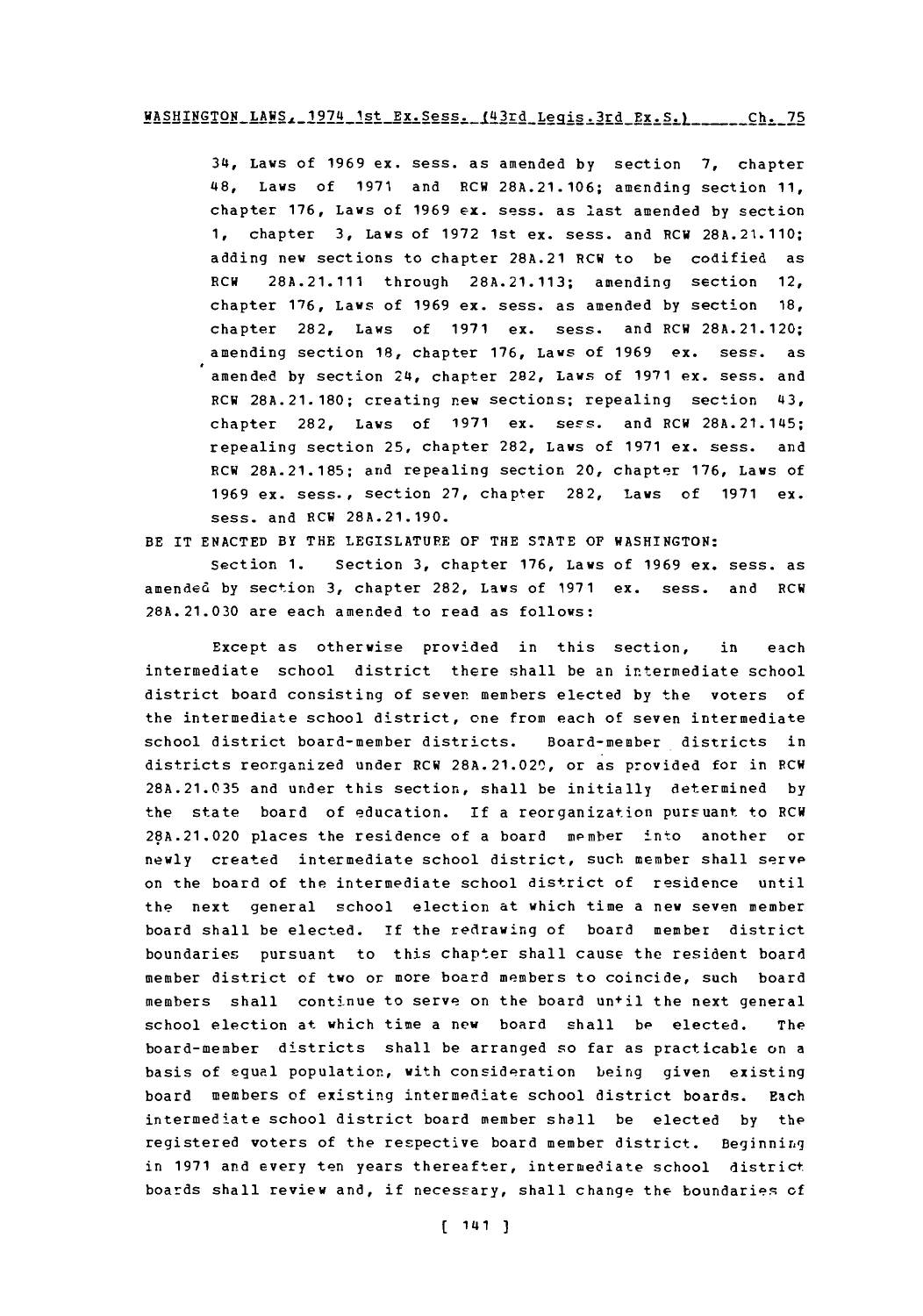### $Ch. 75$  \_\_\_\_\_\_ WASHINGTON LAWS, 1974 1st Ex. Sess. (43rd Leqis.3rd Ex. S.)

board-member districts so as to provide so far as practicable equal representation according to population of such board-member districts and to conform to school district boundary changes: PROVIDED, That all board-member district boundaries, to the extent necessary to conform with this chapter, shall be redrawn for the purposes of the next general school election immediately following (Hav 24, 4974 and the next general school eleetien immediately following)) any reorganization pursuant to this chapter. Such district board, if failing to make the necessary changes prior to June **1** of the appropriate year, shall refer for settlement questions on'boardmember district boundaries to the state board of education, which, after a public hearing, shall decide such questions.

((Election **of** beard members shall he held at the time of the general sehool eleetienr Such election shall be called and notice thereof given by the county auditor of each county in the manner provided **by law** for giving notice **of** the election of school district directers and saek election shall be conducted **by** the efficiel who conducts the general sehool election for first elass seheel districtsr

Piling for candidacy for the intermediate school district board shall be with the county auditor **of** the headquarters eeunty **of** the intermediate school district not more than sixty days nor less than forty-six days prior to the general school election, and the auditor shall certify the names of candidates to the officials conducting the elections in the board-member districts:

The term of office for each board member shall be four years and until a successor is duly elected and qualified: **Por the first** eleetion or an election following reorganizatienr beard-member district positions nembered one7 three; five7 **and** seven in each intermediate sehool district shall be for a term of foar years and positions numbered two; four; and six shall be for a term of two years:

Any intermediate school district board may eleet **by** resolution of the board to increase the board member size to nine board members: In such ease positiens number eight and nine shall be filled at the next general school election; position numbered eight to be for **a** term **of** two years7 position numbered nine to be for a term **of** four years: Thereafter the terms for such positions shall be for four years:

The term **of** every intermediate school district beard member shall begin after the election returns have been certified<sub>7</sub> a certificate of eleetion issued; and tho oath **of** office takenr in the event of **a vacancy** in the board from **any** eaase; sueh vacancy shall be filled **by** appointment **of a** persen from the same board-member district

 $[142]$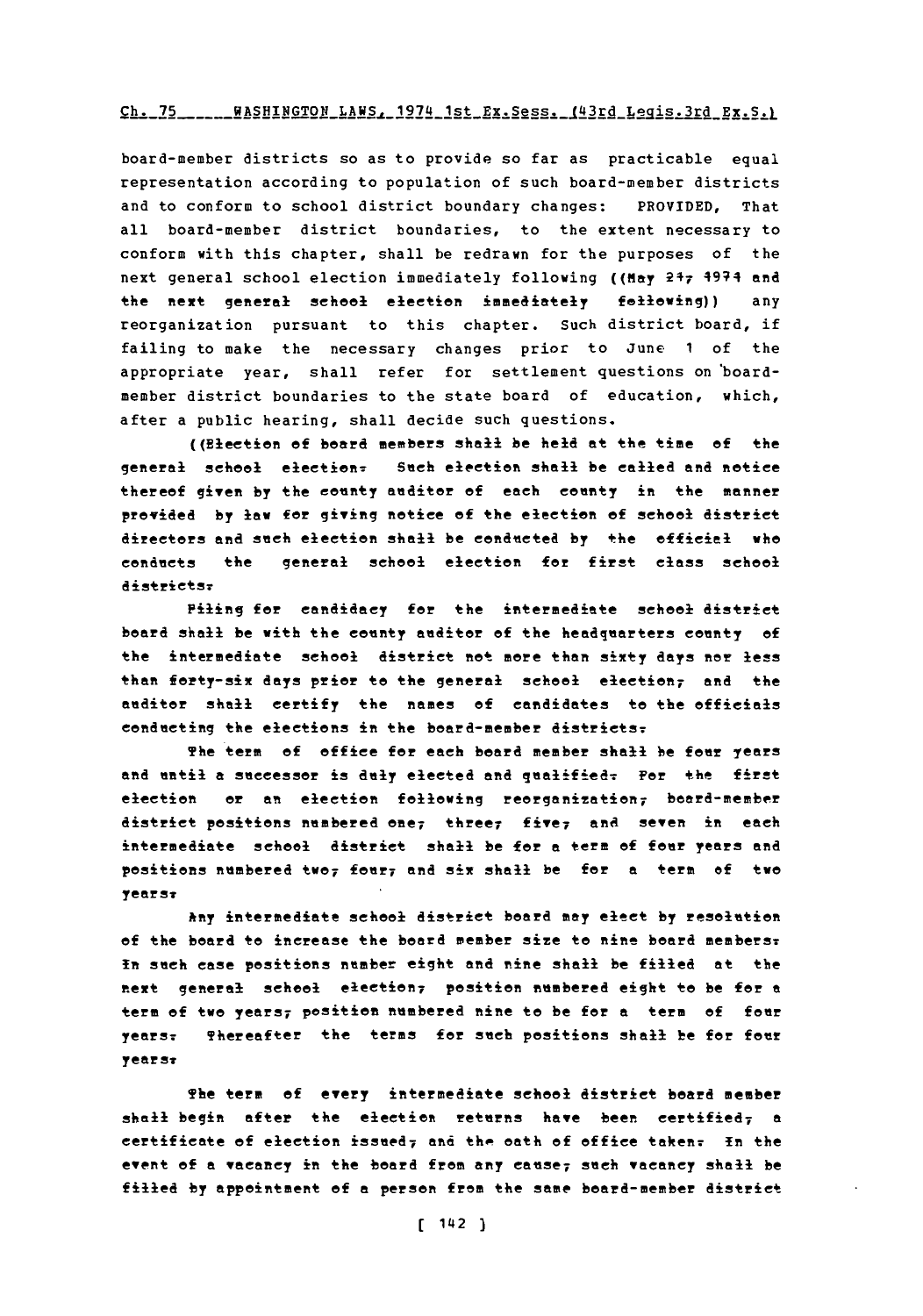WASHINGTON LAWS. 1974 1st Ex.Sess. 143rd Legis.3rd Bx. S.) ....... Ch. 75

by the intermediate school district board: In the event that there are more than three vacancies in a seven-member board or four vacancies in a nine-member board, the state board of education shall fill **by** appointment stffieient vacancies so that there shall be **a** quorem **of** the beard serving: **Each** appointed beard member shall serve until the next general school election, at which time there shall be elected a member to fill the unexpired terms

**No** person shall serve as an emploee **of** a school district or as **a** member **of a** beard of direetors of **a** eemmon school distriet or as a member **of** the state beard of edecation and **as a** member **of** an intermediate school district beard at the same time:))

**NEW SECTION.** Sec. 2. There is added to chapter **28A.21** RCW a new section to be codified as PCW **28A.21.0301** to read as follows:

Election of board members shall be held at the time of the general school election. Such election shall be called and notice thereof given **by** the county auditor of each county in the manner provided **by** law for giving notice of the election of school district directors and such election shall be conducted **by** the official who conducts the general school election for first class school districts.

**NEW** SECTION. Sec. **3.** There is added to chapter **28A.21** RCW a new section to be codified as ROW **28A.21.0302** to read as follows:

Filing for candidacy for the intermediate school district board shall be with the county auditor of the headquarters county of the intermediate school district not more than sixty days nor less than forty-six days prior to the general school election, and the auditor shall certify the names of candidates to the officials conducting the elections in the board-member districts.

**NEW** SECTION. Sec. **4.** There is added to chapter **28A.21** RCW a new section to be codified as PCW **28A.21.0303** to read as follows:

The term of office for each board member shall be four years and until a successor is duly elected and qualified. For the first election or an election following reorganization, board-member district positions numbered one, three, five, and seven in each intermediate school district shall be for a term of four years and positions numbered two, four, and six shall be for a term of two years.

**NEW SECTION.** Sec. **5.** There is added to chapter **28A.21** RCW a new section to be codified as PCW **28A.21.03014** to read as follows:

Any intermediate school district board may elect **by** resolution of the board to increase the board member size to nine board members. In such case positions number eight and nine shall be filled at the next general school election, position numbered eight to be for a term of two years, position numbered nine to be for a term of four

 $[143]$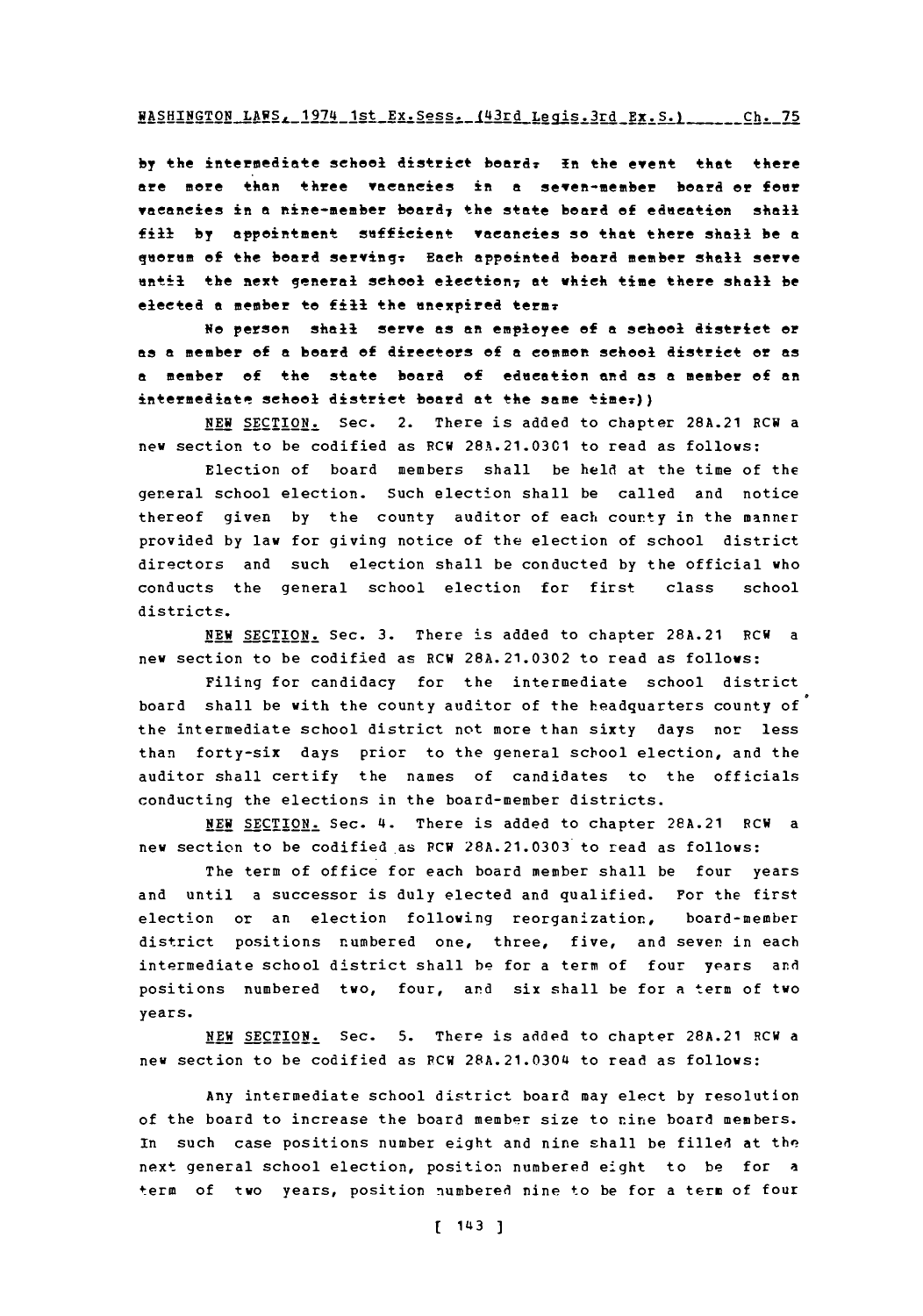### $Ch. 75$  \_\_\_\_\_\_ WASHINGTON\_LAWS, 1974\_1st\_Ex.Sess. (43rd\_Leqis.3rd\_Ex.S.)

years. Thereafter the terms for such positions shall be for four years.

**NEW** SECTION. Sec. **6.** There is added to chapter **28A.21** RCW a new section to be codified as RCW **28A.21.0305** to read as follows:

The term of every intermediate school district board member shall begin after the election returns have been certified, a certificate of election issued, and the oath of office taken. In the event of a vacancy in the board from any cause, such vacancy shall be filled **by** appointment of a person from the same board-member district **by** the intermediate school district board. In the event that there are more than three vacancies in a seven-member board or four vacancies in a nine-member board, the state board of education shall fill **by** appointment sufficient vacancies so that there shall be a quorum of the board serving. Each appointed board m'ember shall serve until the next general school election, at which time there shall be elected a member to fill the unexpired term.

**NEW** SECTION. Sec. **7.** There is added to chapter **28A.21** RCW a new section to be codified as RCW **28A.21.0306** to read as follows:

**No** person shall serve as an employee of a school district or as a member of a board of directors of a commor school district or as a member of the state board of education and as a member of an intermediate school district board at the same time.

Sec. **8.** Section 4, chapter **282,** Laws of **1971 ex.** sess. and RCW **28A.21.035** are each amended to read as follows:

Any intermediate school district board which elects under RCW ((28h=24=030)) 28A.21.0304 to increase the size of the intermediate school district board from seven to nine members, after at least four years, may elect **by** resolution of the board to return to a membership of seven intermediate school board members. In such case the term of office of all existing intermediate school board members shall expire at the next general school election and seven intermediate school board members shall be elected in accordance with the provisions of RCW **2 8 A. 2 1 .0 <sup>3</sup> 0, 28A.21.0301** through .2A.21. O301, **28A .21.0305** and **28A. 21.0306.**

Sec. **9.** Section **15,** chapter **282,** Laws of **1971** ex. sess. and RCW **28A.21.095** are each amended to read as follows:

Each intermediate school district board, **by** written order filed in the headquarters office, may delegate to the intermediate school district superintendent any of the powers and duties vested in or imposed upon the board **by** ((this 4974 amendatoery act)) lay or rule or regulation of the state board **of** education and/or the superintendent of public instruction. Such delegated powers and duties shall not be in conflict with rules or regulations of the superintendent of public instruction or the state board of education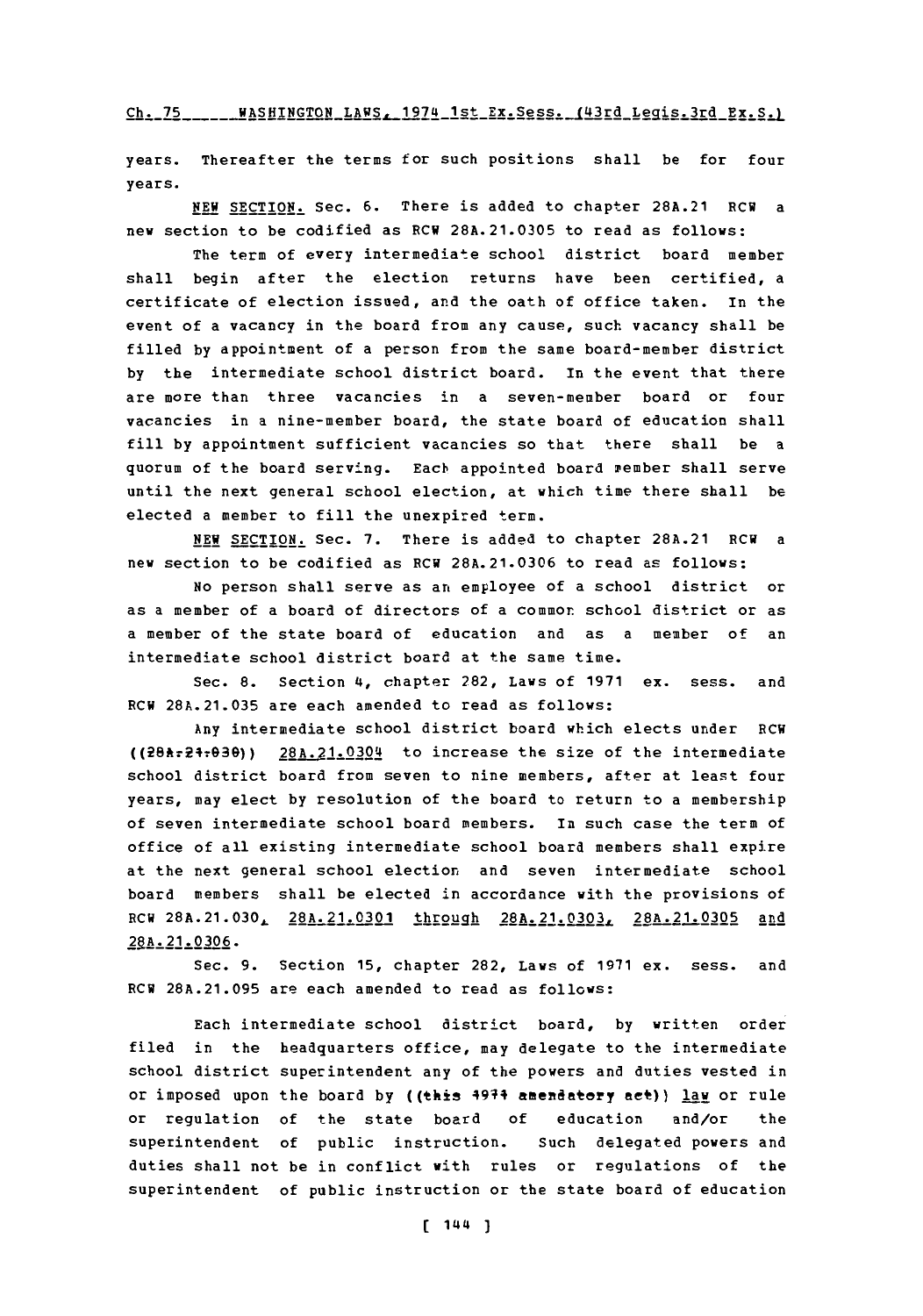WASHINGTOW LAWS,\_1974 1st Ex.Sess. 143rdj Leois.3rd **Ex. S.)-c ;1 7C**

and may be exercised **by** the intermediate school district superintendent in the name of the board.

Sec. **10.** Section **10,** chapter **176,** Laws of **1969** ex. sess. as amended **by** section **16,** chapter **282,** Laws of **1971** ex. sess. and RCW **28A.21.100** are each amended to read as follows:

The intermediate school district superintendent may appoint with the consent of the intermediate school district board **((Of** education)) assistant superintendents and such other professional personnel and clerical help as may be necessary to perform the work of the office at such salaries as may be determined **by** the intermediate school district board **((of** education)) and shall pay such salaries out of the budget of the district. In the absence of the intermediate school district superintendent a designated assistant superintendent shall perform the duties of the office. The intermediate school district superintendent shall have the authority to appoint on an acting basis an assistant superintendent to perform any of the duties of the office.

Sec. **11.** Section **19,** chapter 34, Laws **of 1969** ex. sess. as amended **by** section **6,** chapter 48, Laws of **1971** and RCW **28A.21.105** are each amended to read as follows:

**No** certificated employee of an intermediate school district superintendent or board **((of** education)) shall be employed except **by** written contract, which shall be in conformity with the laws of this state. Every such contract shall be made in duplicate, one copy of which shall be retained **by** the intermediate school district superintendent and the other shall be delivered to the employee.

Every intermediate school district superintendent or board ((of education)) determining that there is probable cause or causes that the employment contract of a certificated employee thereof is not to be renewed for the next ensuing term shall be notified in writing on or before April 15th preceding the commencement of such term of that determination, which notification shall specify the cause or causes for nonrenewal of contract. Such notice shall be served upon that employee personally, or **by** certified or registered mail, or **by** leaving a copy of the notice at the house of his or her usual abode with some person of suitable age and discretion then resident therein. The procedure and standards for the review of the decision of the superintendent or board and appeal therefrom shall be as prescribed for nonrenewal cases of teachers in RCW **28A.58.4i50** through **28A.58.515, 28A.67.070** and **28A.88.010** and in~any amendments hereafter made thereto. Appeals may be filed in the superior court of any county in the intermediate school district.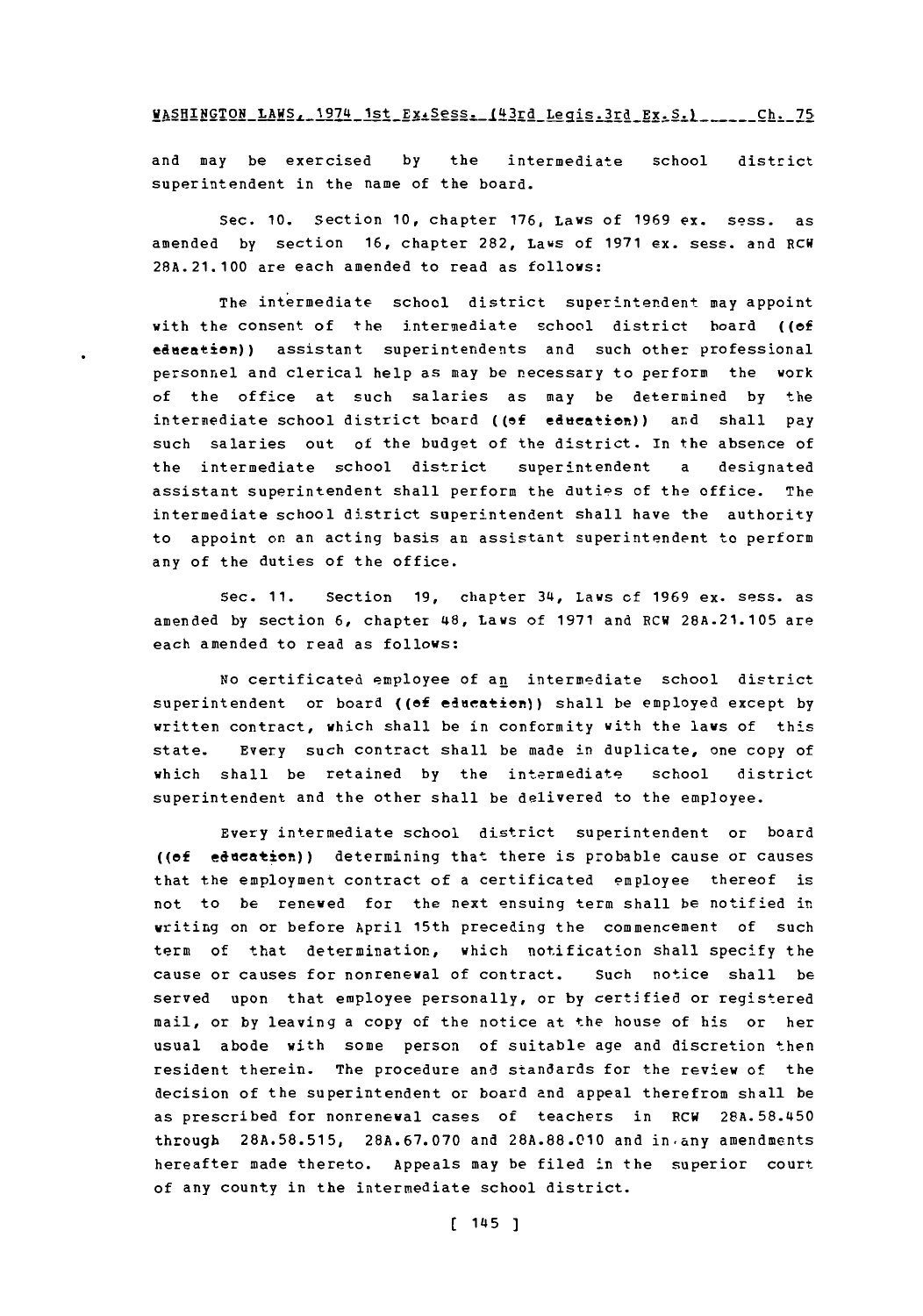## **ri,** WASHINGTON **~7'** LAWS. 19714 1st Ex.Sess. (143rd Lec\*is.3rd Ex.S.) **CV,** 7c

Sec. 12. Section 20, chapter **314,** Laws of **1969** ex. sess. as amended **by** section **7,** chapter **U8,** Laws of **1971** and RCW **28A.21.106** are each amended to read as follows:

Every intermediate school district superintendent or board ((ef education) **)** determining that there is probable cause or causes for a certificated employee of that superintendent or board to be discharged or otherwise adversely affected in his contract status shall notify such employee in writing of its decision, which notice shall specify the cause or causes for such action. Such notice shall be served upon that employee personally, or **by** certified or registered mail, or **by** leaving a copy of the notice at the house of his or her usual abode with some person of suitable age and discretion then resident therein. The procedure and standards for review of the decision of the superintendent or board and appeal therefrom shall be as prescribed in discharge cases of teachers in RCW **28A.58.1450** through **28A.58.515, 28A.67.070** and **28A.88.010** and in any amendments hereafter made thereto. The board **((of** education)) and the intermediate school district superintendent, respectively, shall have the duties of the boards of directors and clerks of school districts in RCW **28A.58.L450** through **28A.58.515, 28A.67.070** and 28A.88.010 and in any amendments hereafter made thereto. Appeals may be filed in the superior court of any county in the intermediate school district.

Sec. **13.** Section **11,** chapter **176,** Laws of **1969** ex. sess. as last amended **by** section **1,** chapter **3,** Laws of **1972** 1st ex. sess. and RCW **28A.21.110** are each amended to read as follows:

In addition to other powers and duties as provided **by** law, each intermediate school district superintendent shall:

**(1)** Serve as chief executive officer of the intermediate school district and secretary of the intermediate school district board.

(2) Visit the schools in the intermediate school district, counsel with directors and staff, and assist in every possible way to advance the educational interest in the intermediate school district.

((43) Perform such record keeping<sub>7</sub> including such annual reports as may be required; and liaison and informational services to **local** school ditric~s and the spernteder't **of** public istruction as required by rule or regulation of the superintendent of public instruction or state board of edeatient PROVIBEB7 That the superintendent of public instruction and the state board of education may require some or all of the school districts to report information directly when such reporting procedures are deemed desirable or feasibler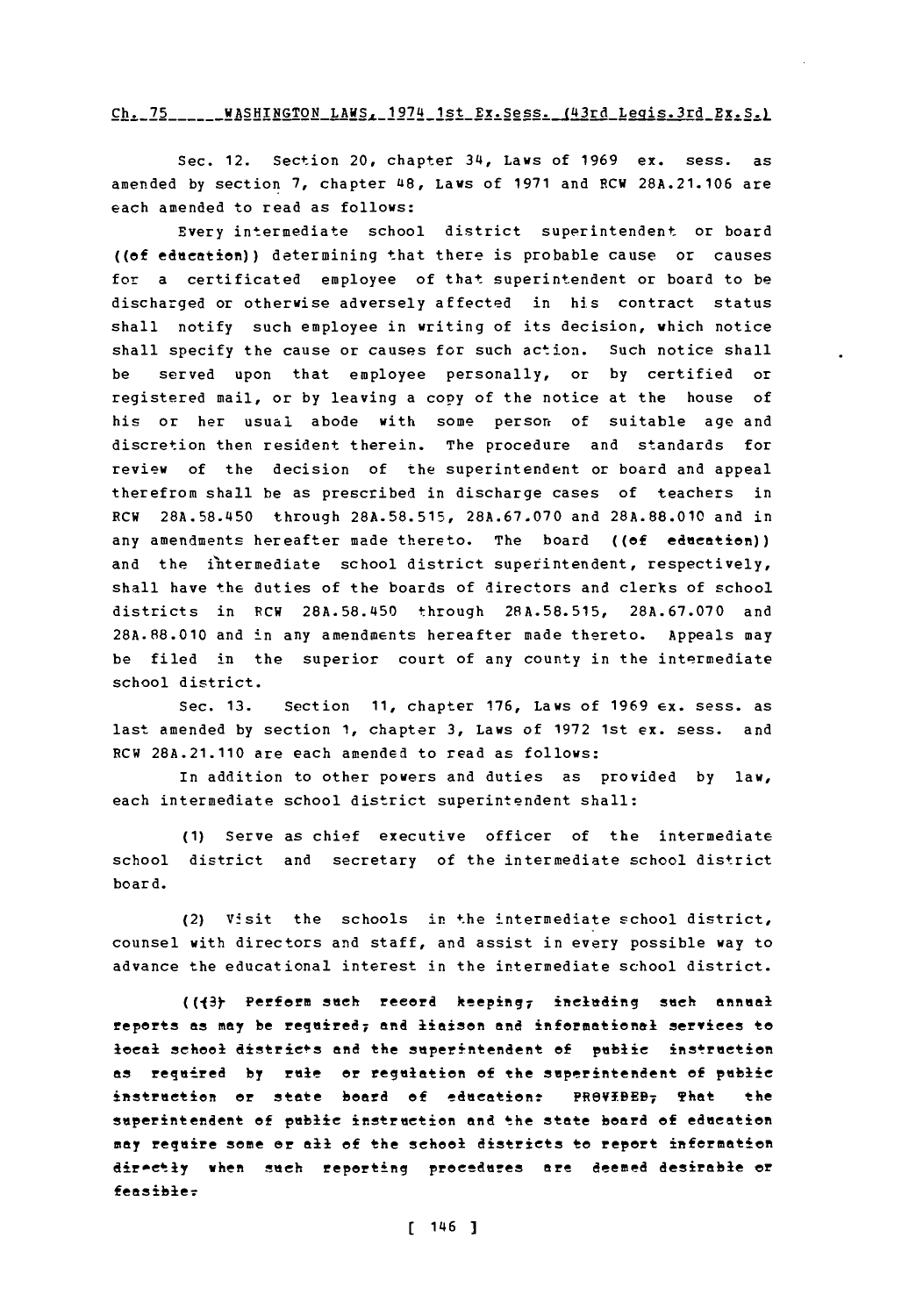WASHINGTON\_LAWS. 1974\_1st\_Ex. Sess. 193rd Legis .3rd Ex. S.1 \_\_\_\_\_\_ Ch. 13

14 Keep records of official acts of the intermedaete **school** district board and superintendents in accordance with REW 20Az24z420z

15)- Preserve carefully **all** reports **of** school officers and teechers and deliver te the eucessor **ef** the offie **all** records7 **bookS7** doeMentM7 **and** papers belonging to the office either personally or threugh **a** personal representatlye7 taking **et** reeipt for the same<sub>7</sub> which shall be filed in the office of the county auditor in the county where the office is locatedr

-(6) Administer eths **and** affirmetions to scealo direCtorn; temehers7 end other persons **on** official matters connected with or relating to schools, when appropriate, but not make or collect any charge or fee for so doing:

**14y-** Require the oath **of** office **of** all school district oficers be filed as provided in REW **28\*75?7322** and furnish **a** directory **of all** such officers to the county anditor end to the county treasurer of the county in which the school district is located as soon as such information can be obtained after the election or appointment of such officers in determined end their oaths placed on file:

**JB)-** Assist the school districts in preparation **of** their budgets as provided **in** chepter 2BAz6S ReWv

**j9)-** Enforce the previsions **of** the eempalsory attendence law as provided in chapters 28Ax27 and 28Ax28 REW.

149Y- Perform duties relating to capital **fwfnd** eid **by** noanhiqh districts as provided in chapter 28A:56 REWT

144). earry out the duties **end** issue orders erenting new school districts **end** transfers **of** territory en provided in chep'er **28ATS7** RENT

142)- Perform **all** other duties prescribed **by** lew end the intermediate seheol dintriet berdz))

**NEW** SECTION. Sec. **14l.** There is added to chapter **28A.21** RCW a new section to be codified as RCW **28A.21.111** to read as follows:

in addition to other powers and duties as provided **by** law, each intermediate school district superintendent shall:

**(1)** Perform such record keeping, including such annual reports as may be required, and liaison and informational services to local school districts and the superintendent of public instruction as required **by** rule or regulation of the superintendent of public instruction or state board of education: PROVIDED, That the superintendent of public instruction and the state board of education may require some or all of the school districts to report information directly when such reporting procedures are deemed desirable or feasible.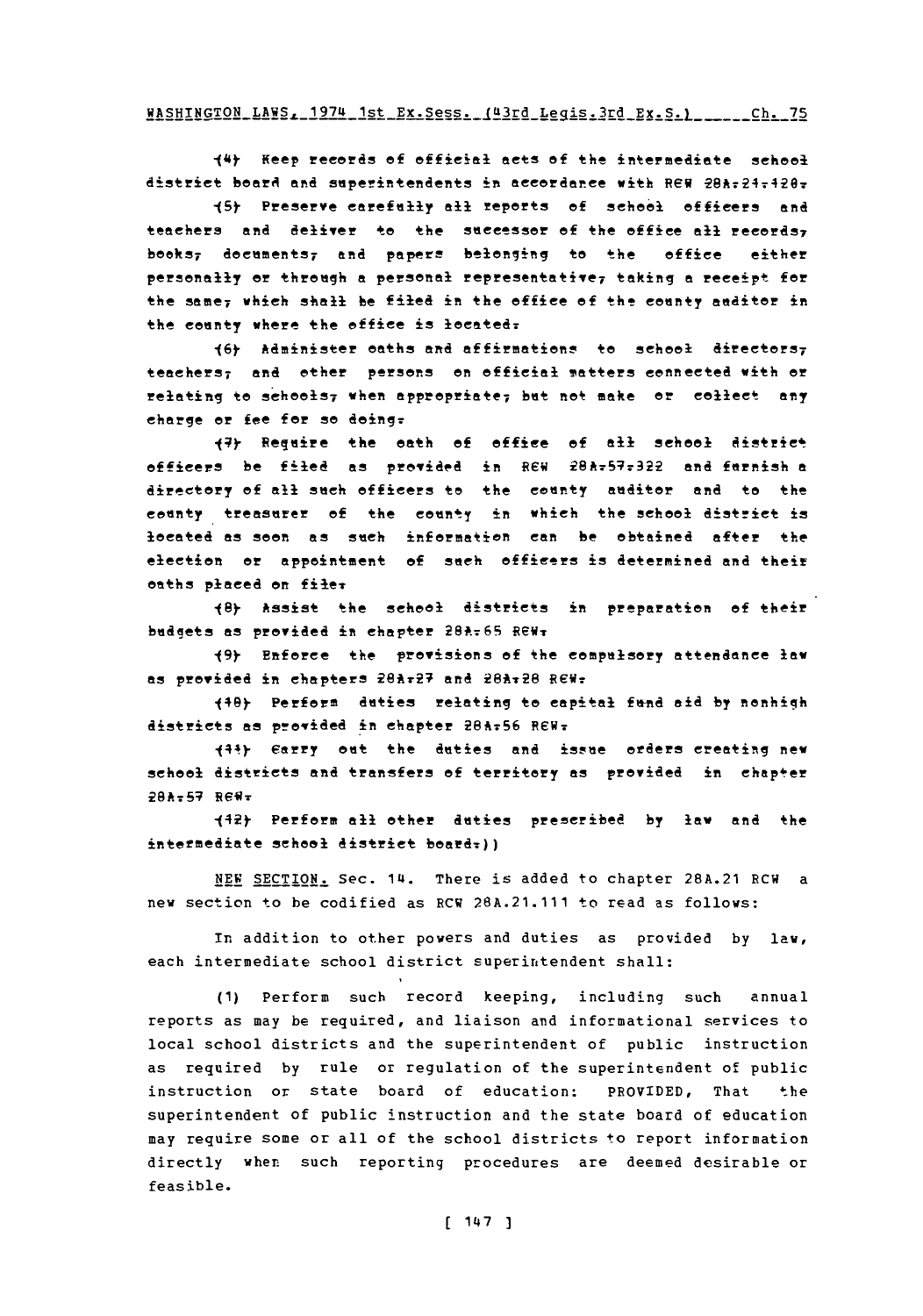### Ch. 75 **\_\_\_**, WASHINGTON LAWS, 1974 1st Ex. Sess. (43rd Legis. 3rd Ex. S.)

(2) Keep records of official acts of the intermediate school district board and superintendents in accordance with RCW **28A.21.120,**

**(3)** Preserve carefully all reports of school officers and teachers and deliver to the successor of the office all records, books, documents, and papers belonging to the office either personally or through a personal representative, taking a receipt for the same, which shall be filed in the office of the county auditor in the county where the office is located.

NEW SECTION. Sec. **15.** There is added to chapter **28A.21** RCW a new section to be codified as RCW **28A.21.112** to read as follows:

In addifion to other powers and duties as provided **by** law, each intermediate school district superintendent shall:

**(1)** Administer oaths and affirmations to school directors, teachers, and other persons on official matters connected with or relating to schools, when appropriate, but not make or collect any charge or fee for so doing.

(2) Require the oath of office of all school district officers be filed as provided in RCW **28A.57.322** and furnish a directory of all such officers to the county auditor and to the county treasurer of the county in which the school district is located as soon as such information can be obtained after the election or appointment of such officers is determined and their oaths placed on file.

**NEW** SECTION. Sec. **16.** There is added to chapter **28A.21** RCW a new section to be codified as RCW **28A.21.113** to read as follows:

In addition to other powers and duties as provided **by** law, each intermediate school district superintendent shall:

**(1)** Assist the school districts in preparation of their budgets as provided in chapter **28A.65** RCW.

(2) Enforce the provisions of the compulsory attendance law as provided in chapters **28A.27** and **28A.28** RCW.

(3) Perform duties relating to capital fund aid by nonhigh districts as provided in chapter **28A.56** RCW.

(4) Carry out the duties and Issue orders creating new school districts and transfers of territory as provided in chapter **28A.57 FCW.**

**(5)** Perform all other duties prescribed **by** law and the intermediate school district board.

**Sec. 17.** Section 12, chapter **176,** Laws of **1969** ex. sess. as amended **by** section **18,** chapter **282,** Laws of **1971** ex. sess. and RCW **28A.21.120** are each amended to read as follows:

The intermediate school district board shall designate the headquarters office of the intermediate school district. The board of county commissioners in each county, when so requested by the

#### [ 148 **1**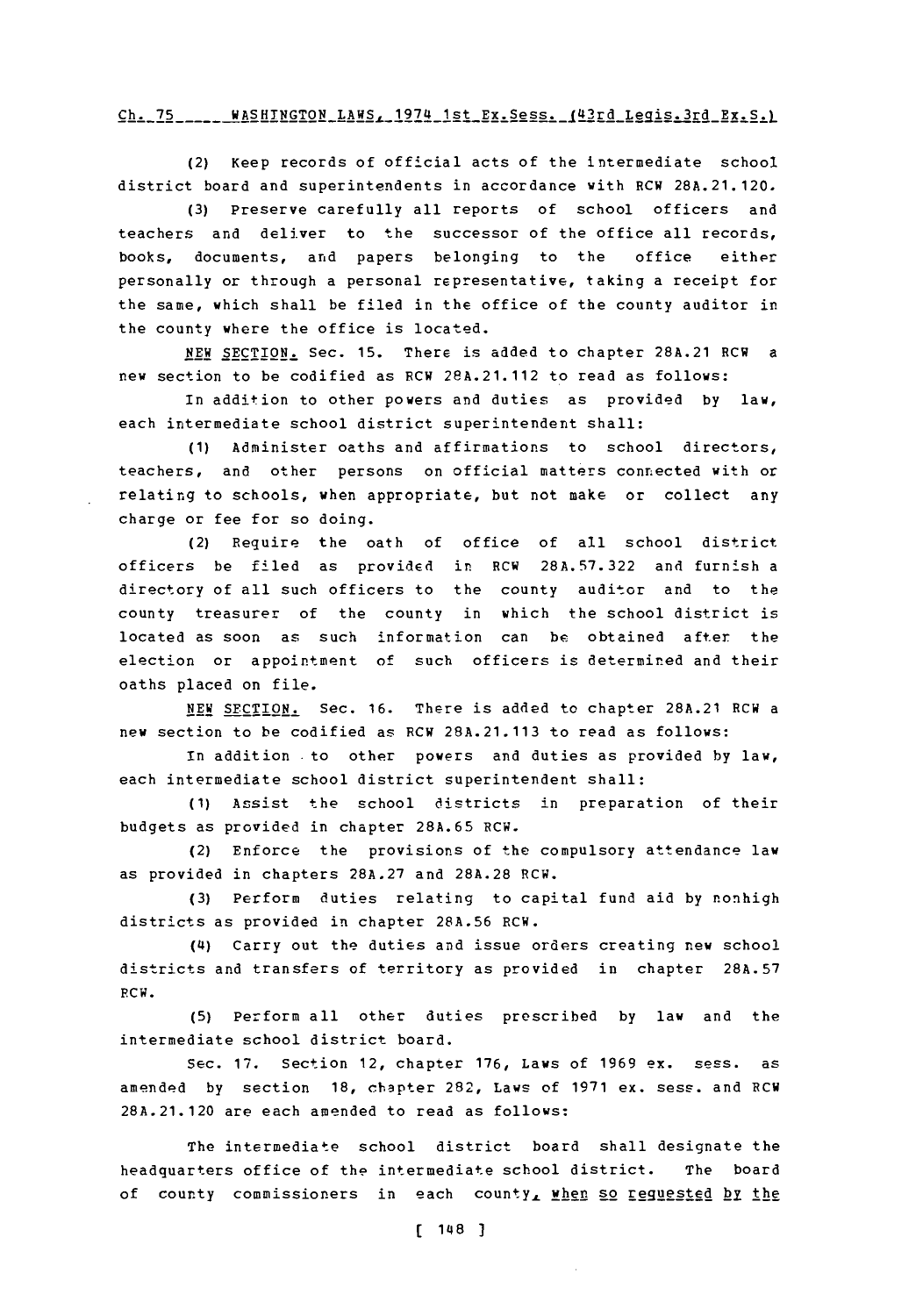WASHINGTON LAWS, 1974 1st Ex.Sess. (43rd Legis.3rd Ex. S.) \_\_ \_\_ Ch. 75

intermediate school district board, in each **year** prior to July **1±'**  $1979$ , shall provide the intermediate school district superintendent and employees with suitable quarters and office, which shall include heating, contents insurance, electricity, and custodial services, for the operations of the intermediate school district. Commencing July 1, 1979, intermediate school districts shall provide for their own office space, heating, contents insurance, electricity, and custodial services, which may be obtained through contracting with any board of countv commissioners. official records of the intermediate school district board and superintendent, including each of the county superintendents abolished **by** chapter **176,** Laws of **1969** ex. sess., shall be kept **by** the intermediate school district superintendent. Whenever the boundaries of any of the intermediate school districts are reorganized pursuant to RCW **28A.21.020,** the state board of education shall supervise the transferral of such records so that each intermediate school district superintendent shall receive those records relating to school districts within the appropriate intermediate school district.

**NEW SECTION.** Sec. **18.** Prior to November **1, 197U,** the state board of education shall make a study of intermediate school district future physical plant needs and recommended methods for the funding thereof, such findings to be presented to the next regular session of the legislature for consideratior and action thereon. Prior to November **1,** 1974, the office of superintendent of public instruction shall make a study of the maintenance and operation funding for intermediate districts, including the impact of funding arrangements contemplated in this 1974 act, and present its findings along with a model for future funding of intermediate districts to the next regular session of the legislature.

**NEW** SECTION. Sec. **19.** Section 43, chapter 282, Laws of **1971** ex. sess. and RCW **28A.21.145** are each hereby repealed.

Sec. 2C. Section **18,** chapter **176,** Laws of **1969** ex. sess. as amended **by** section 24, chapter **282,** Laws of **1971** ex. sess. and RCW **28A.21.180** are each amended to read as follows:

The county commissioners of each county shall pay the election costs of intermediate school board elections held **in any** 1ear **pr1ior** to **Jul1y** 1\_L **<sup>1</sup> <sup>9</sup> 22.** and shall pay each year from their county current expense fund to the intermediate school district general expense fund of the intermediate school district or districts in which the county is located not less than the amount which the county appropriated to the budget of the county superintendent and/or intermediate district or districts and/or intermediate school district or districts for the year **1969:** PROVIDED, That after December **3 1 , 1976\_,** the countl commissioners of each county shall in each succeeding calendar year